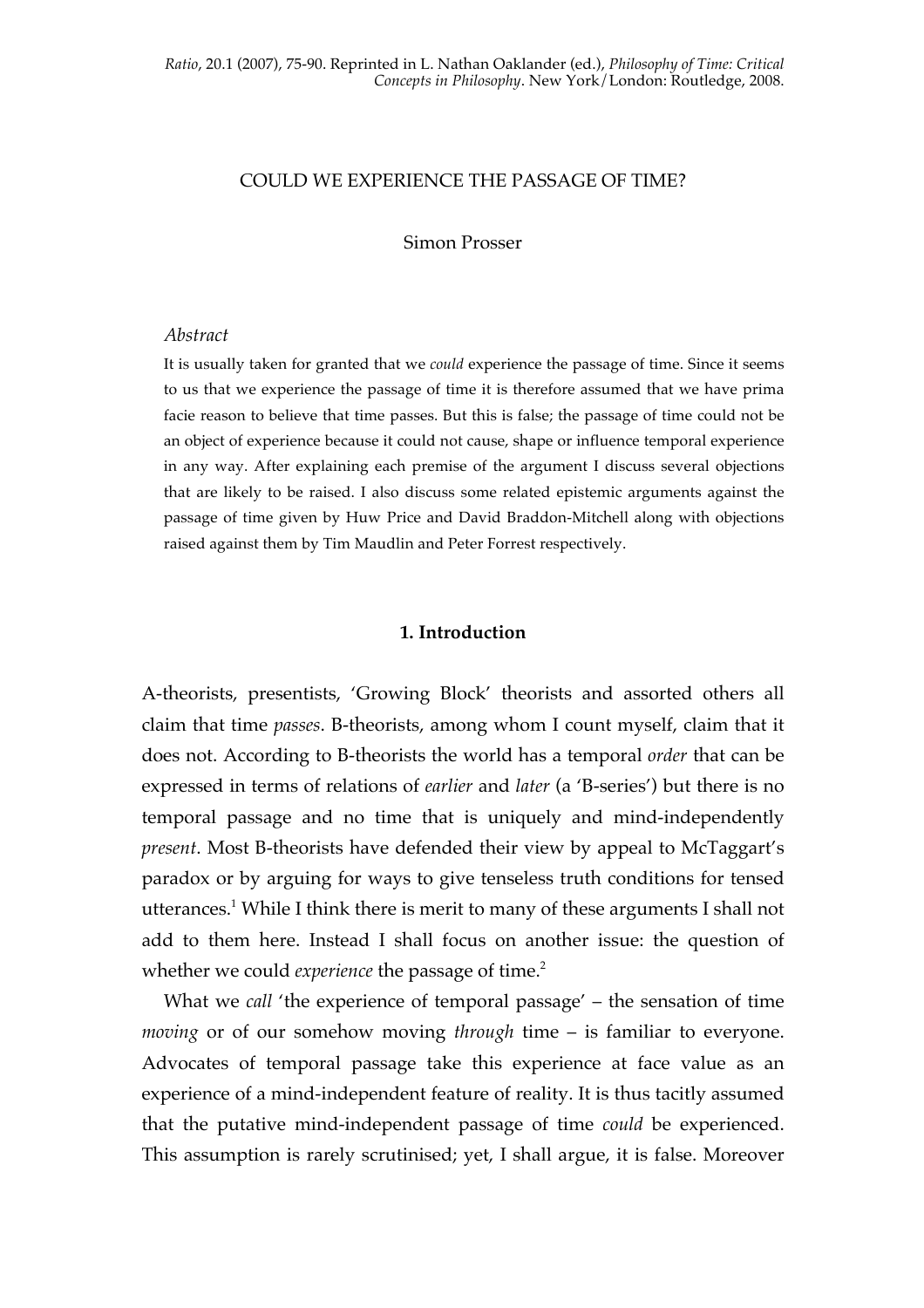its falsehood entails that time does not pass. This reverses the usual way of viewing matters; most temporal passage theorists assume that experience supports their view and that the onus is on the B-theorist to account for the illusion of temporal passage in a way that is consistent with the B-theory. It is true that the B-theorist must eventually produce such an account; doing so is an important and neglected project in the philosophy of mind. But accounting for a veridical experience of real temporal passage is far harder.

Very roughly, my argument runs as follows. The main reason for believing in temporal passage is to account for the nature of experience. Yet the nature of experience is fixed once the B-series facts are fixed, and the putative passage of time would be epiphenomenal with respect to B-series facts. Consequently the passage of time has no role in shaping experience and hence it cannot be experienced. Moreover one cannot coherently argue for its existence without claiming that it is experienced, for we have no grasp of what it is supposed to be except through experience. I first describe the argument in more detail then I discuss a number of objections that are likely to be raised.

## **2. The argument**

The argument rests on several assumptions:

(1) It is a feature of conscious experience that time seems to pass

Assumption (1) should not be controversial; the literature is full of descriptions of the experience of temporal passage as well as claims that Btheorists owe an explanation of why time *seems* to pass, given their claim that it does not. Presumably no one thinks that temporal passage is directly perceived through the outer senses in the same way as colours, sounds and so on. One cannot literally see or hear time passing; for what would it look like, or sound like? Rather, if time passes then it passes everywhere and in everything and is something of which one is *aware*, but in a way that is not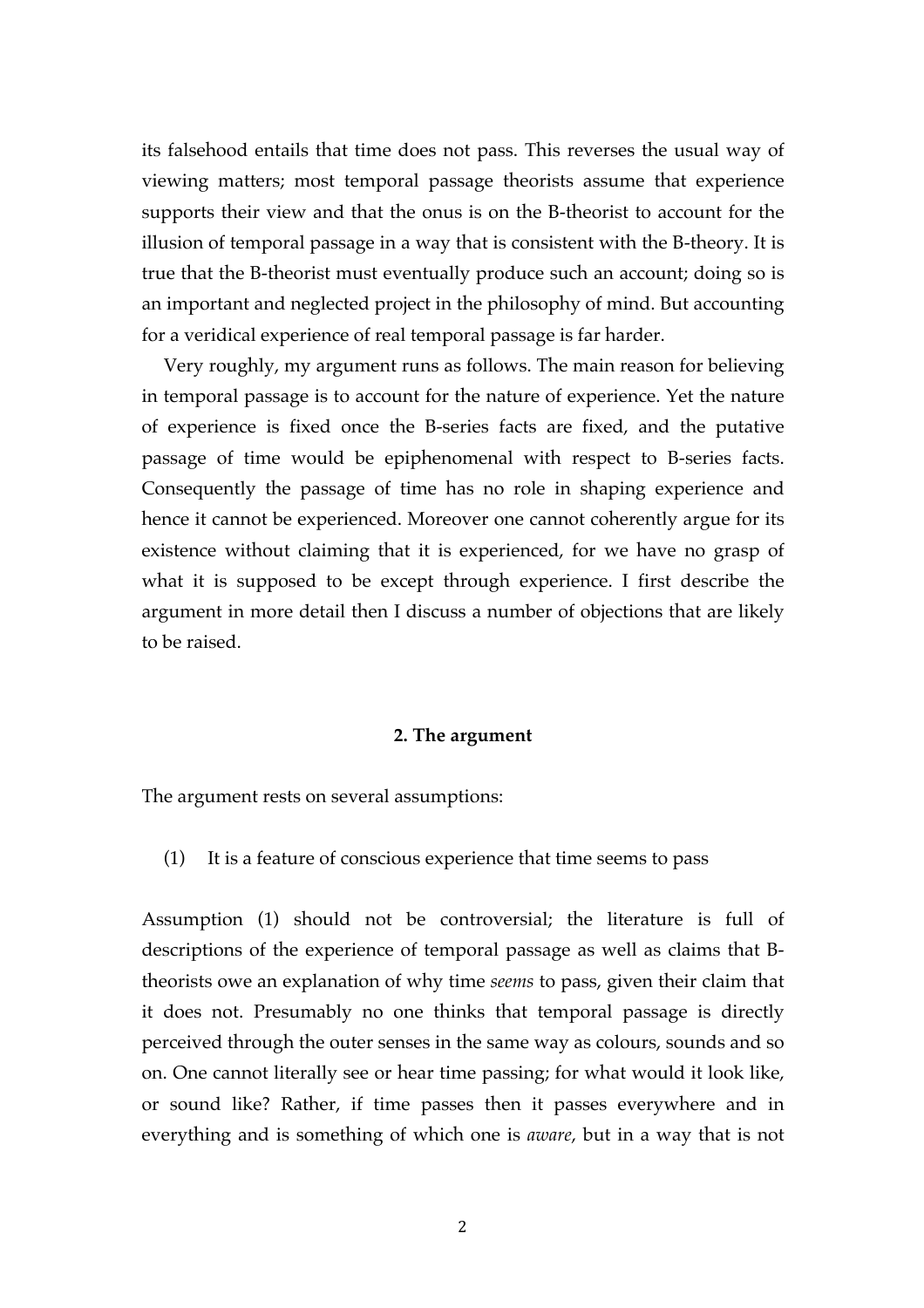specific to a sensory modality. I have said that time could not be *experienced*, but I am happy to use the word 'perceived' provided it is not understood as relating only to the visual, auditory, tactile, olfactory and gustatory senses. Either way, time seeming to pass is a feature of conscious experience with a distinctive phenomenology.

(2) The nature of conscious experience is the main motivation for believing in temporal passage

Passage theorists are not always explicit about their motivation, probably because all parties regard their view as the natural, intuitive one to hold. When the reason for believing in passage is discussed the nature of experience is usually cited. For example, commenting on Russell's denial of the passage of time in favour of an early version of the B-theory, Peter van Inwagen (2002, p. 64) writes:

I am very strongly inclined to believe that Russell's theory does "leave out" an aspect of reality that is represented to us by that feature of our experience that, however inappropriately, we pick out by the words 'the sensation of temporal motion'.

Similarly, D. C. Williams claimed that the most convincing reason for believing in temporal passage was:

…simply that we *find* passage, that we are immediately and poignantly involved in the jerk and whoosh of process, the felt flow of one moment into the next (1951: 466).

These sentiments are found frequently in the literature and I certainly do not deny their force.<sup>3</sup> Without the 'sensation of temporal motion' it is hard to see how anyone would come to believe that time passed or even to understand what is meant by 'the passage of time'. It is hard to see how it could be adequately described in terms that made no reference to experience.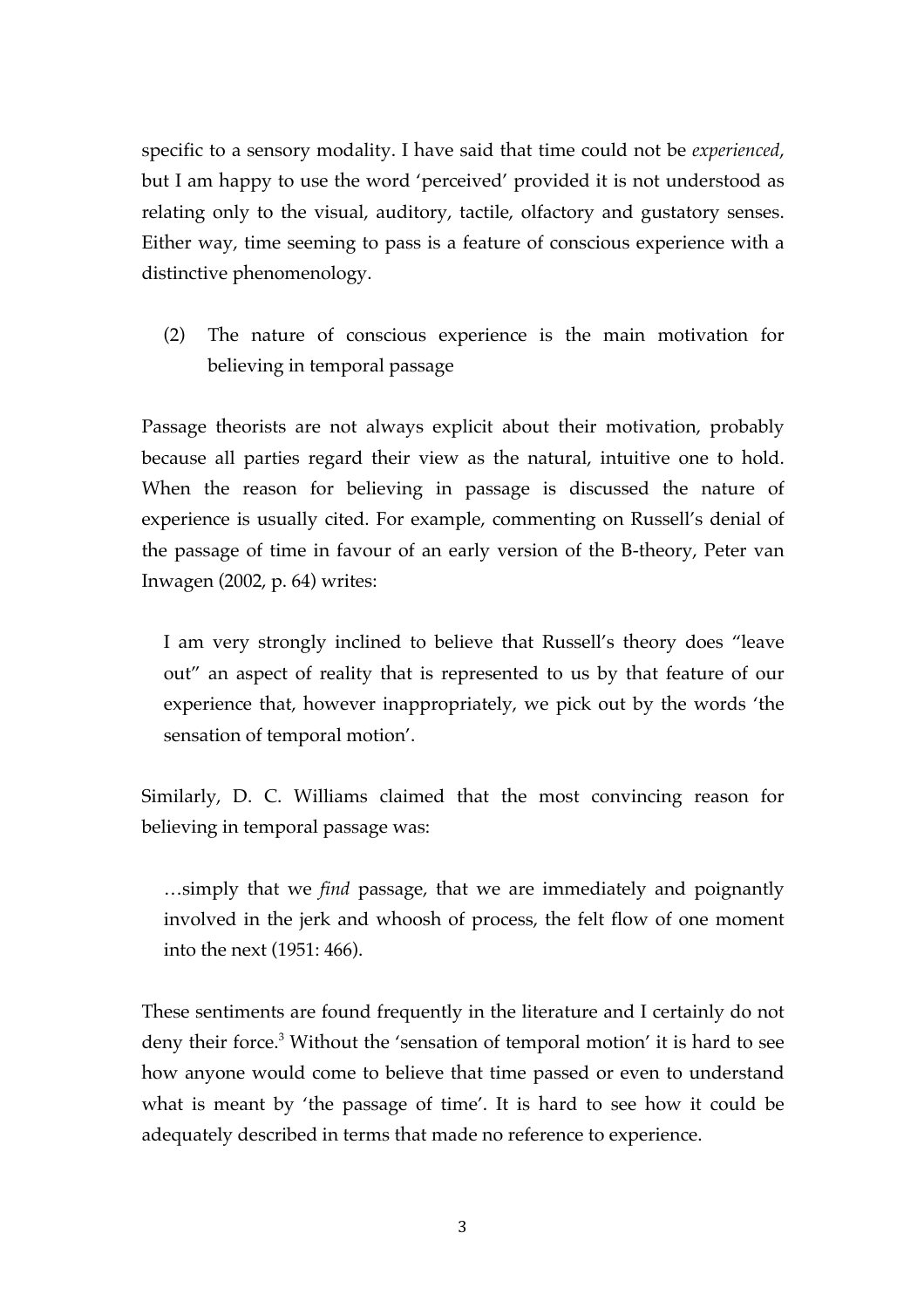It might be possible to give arguments that did not appeal to experience in support of a metaphysics that is naturally *associated* with the passage of time. In such cases, however, the passage of time must be argued for separately and an appeal to experience remains unavoidable. Consider presentism, the view that apart from atemporal entities such as abstract objects (if they exist) only what is present is real. One might argue for presentism in a way that made no appeal to features of experience. But although it seems natural to associate presentism with temporal passage, presentism need not be taken to entail temporal passage. Yet presentism without temporal passage would not, I assume, be plausible even to those who find it plausible otherwise. It would be a kind of temporal solipsism where only the present exists and nothing ever changes. It would seem to leave out an aspect of reality represented to us through experience, just as van Inwagen suggests Russell's B-theory does.

(3) The conscious experiences of each individual subject nomologically supervene on the physical state of the world.

One way to define 'physicalism' is that everything that has a psychology can be explained in terms of the same theoretical framework as every material entity that does not have a psychology (that is, in terms of the same ontology and the same set of natural laws). A weaker definition would say that the mental supervenes on the physical with metaphysical necessity. This weaker definition allows for non-reductive physicalism. While physicalism of at least the weaker kind is becoming ever more widely accepted there remains significant controversy, with property dualism still popular among a significant number of philosophers.<sup>4</sup>

Fortunately, however, for our purposes a still weaker claim of *nomological* supervenience will suffice. The mental *nomologically* supervenes on the physical if and only if in any nomological duplicate of the actual world the set of psychological truths about that world is entailed by the set of physical truths about that world. So although the psychological facts need not be physical facts, and might not even be necessitated by the physical facts, they are at least nomically dependent on the physical facts by virtue of the laws of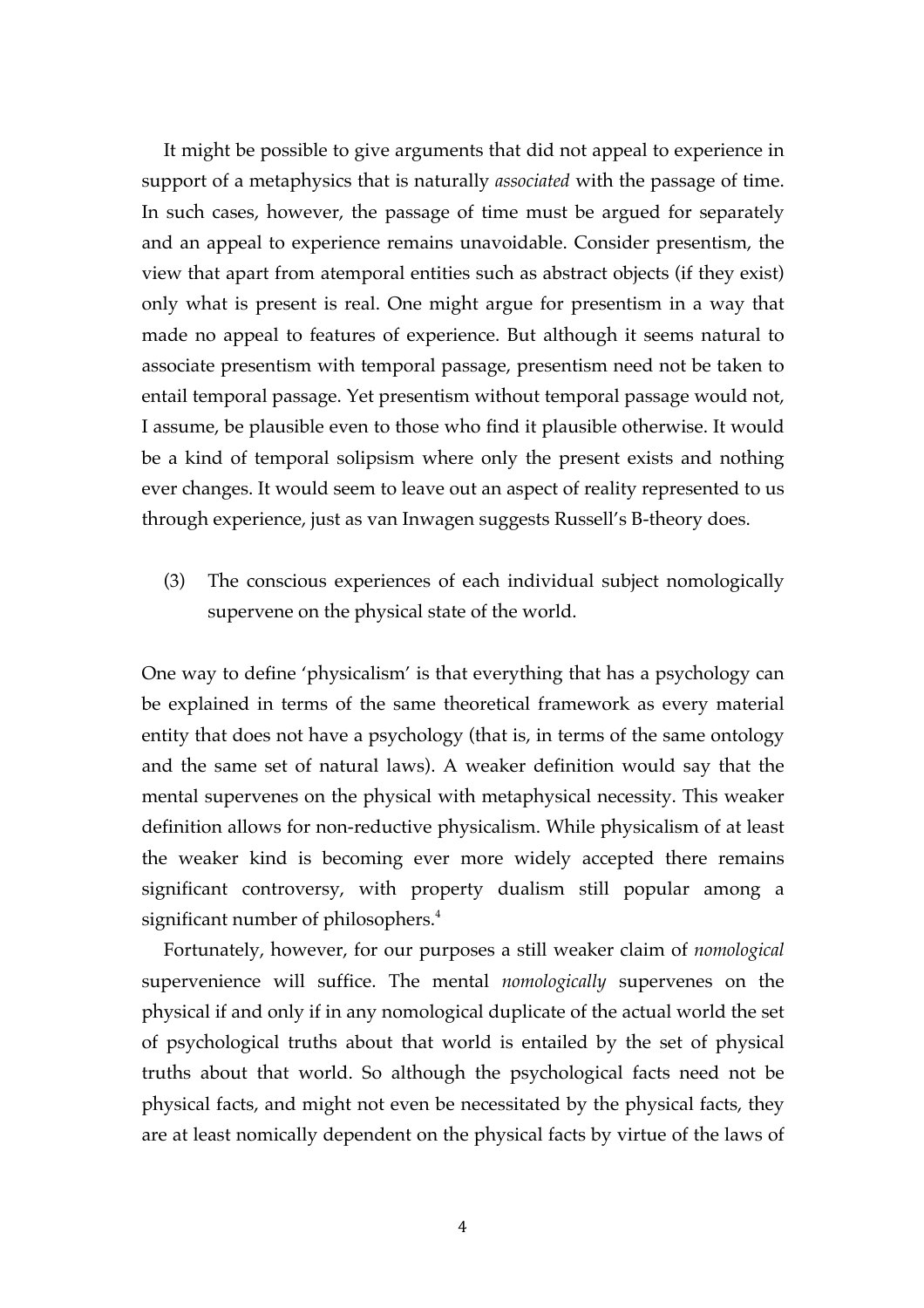nature in the actual and similar worlds. This is a view that most modern property dualists could accept (though in my opinion their view of conscious experience suffers similar problems to those I shall discuss in relation to the passage of time).<sup>5</sup> In fact we can make the claim even weaker by relativising to an individual subject, as indicated in assumption (3). This allows for one subject to have an inverted spectrum relative to a physical duplicate, for example. It requires only that the conscious experiences of each individual be entailed by their physical states in a law-like manner, even if there are no such laws that apply to multiple individuals. This is a very weak claim that only an interactionist dualist would disagree with. I doubt that interactionist dualism would provide a satisfactory response to the argument that I shall give, but given the relative lack of popularity of the view these days I shall not discuss it further here.

(4) The (putative) passage of time would be epiphenomenal with respect to the physical state of the world

By 'epiphenomenal' I mean that the passage of time neither causes nor in any sense influences or determines physical events. Insofar as physical events can be accounted for the account is in terms of physics or at least in terms of what supervenes on the physical, and no appeal to the passage of time plays a role in any such account. I shall argue for this at greater length below. For now I shall move straight on in order to show where the argument leads. Assumptions (3) and (4) entail that the passage of time is epiphenomenal with respect to experience and hence:

(5) We cannot experience the passage of time.

I shall say more about the entailment from assumptions (3) and (4) to (5) below and deal with objections that I expect to be raised. One final assumption is needed: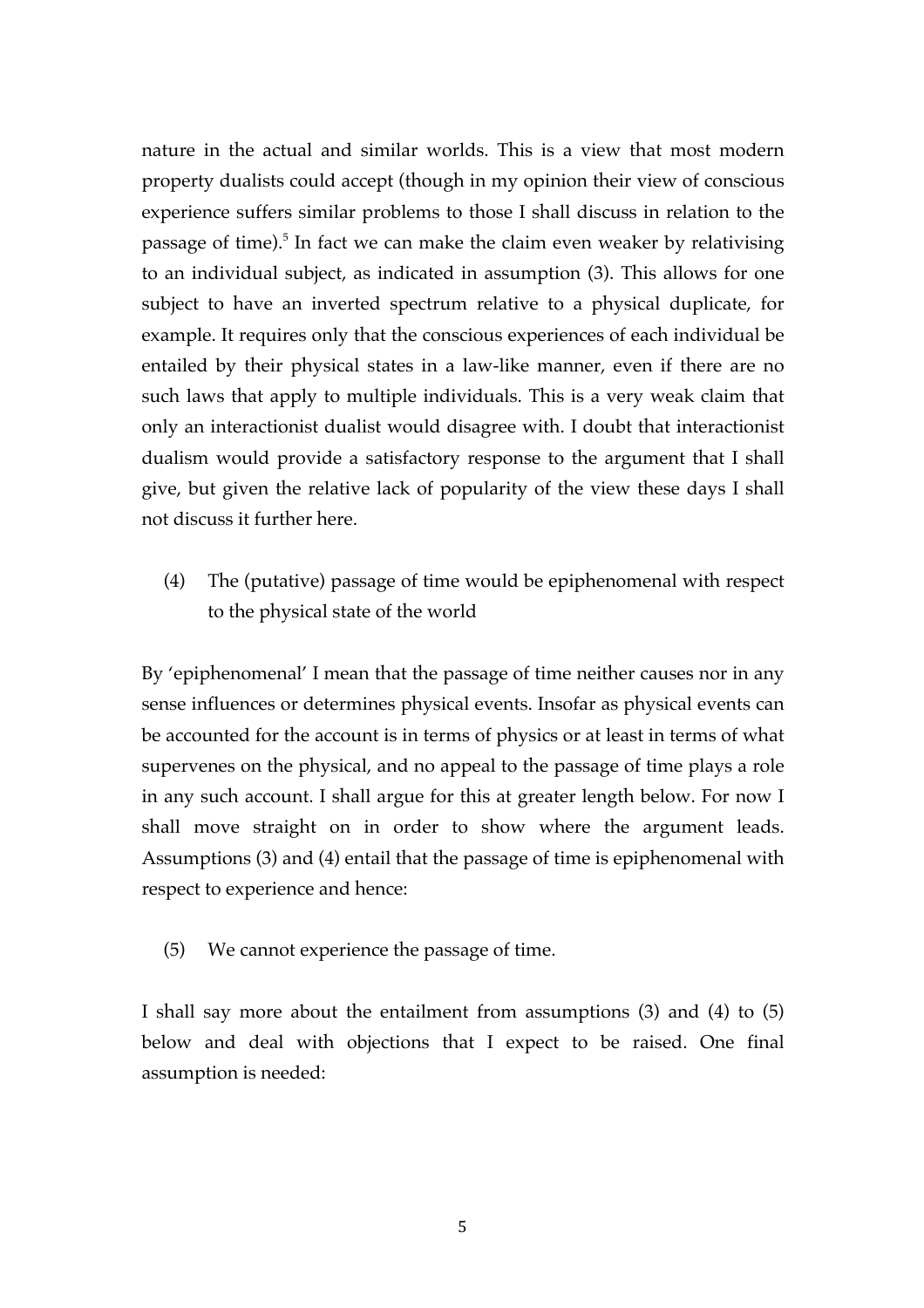(6) Our grasp of what of meant by 'the passage of time' derives from the nature of experience.

What I intend by (6) is that there are certain putative features of the world whose nature one cannot adequately grasp, at least in practice, except through experience of those very features. Colours are an obvious example; even if one could be given a definition of redness in terms of reflectance properties there would remain an important sense in which one would not really grasp what redness was unless one had experienced it. Without colour experience we would probably never have individuated colours or named them in the first place. The same is true of the passage of time. It is hard to see how one could describe what is meant by 'the passage of time' without reference to experience. One can give a *kind* of definition of passage in terms of the objectivity of A-series properties such as *pastness*, *presentness* and *futurity*, but these properties would similarly be grasped only in relation to experience.

Returning to the analogy with colour, suppose that in the past redness had been taken to be an as yet undiscovered mind-independent property such as a reflectance property of some kind. Suppose that it were then discovered that experiences of phenomenal redness were due to an internal brain process that was not correlated with external states of affairs at all; experiences of phenomenal redness were more akin to headaches or dizzy spells than to visual perceptions of external features of the world and any apparent correlation between the sensations and the presence of putatively red objects was just coincidence. In those circumstances we should say that it turned out that we had not been experiencing a mind-independent property of redness and indeed that no such property existed, though we might carry on using the word 'red' in talking about our conscious states. No one could coherently argue that mind-independent redness did indeed exist, but was not experienced. For whatever mind-independent features of reality there might be, none of them would deserve to be called 'redness' because our grasp of what redness is derives from experience. Something similar can be said for the passage of time; if the experiences that we *call* experiences of temporal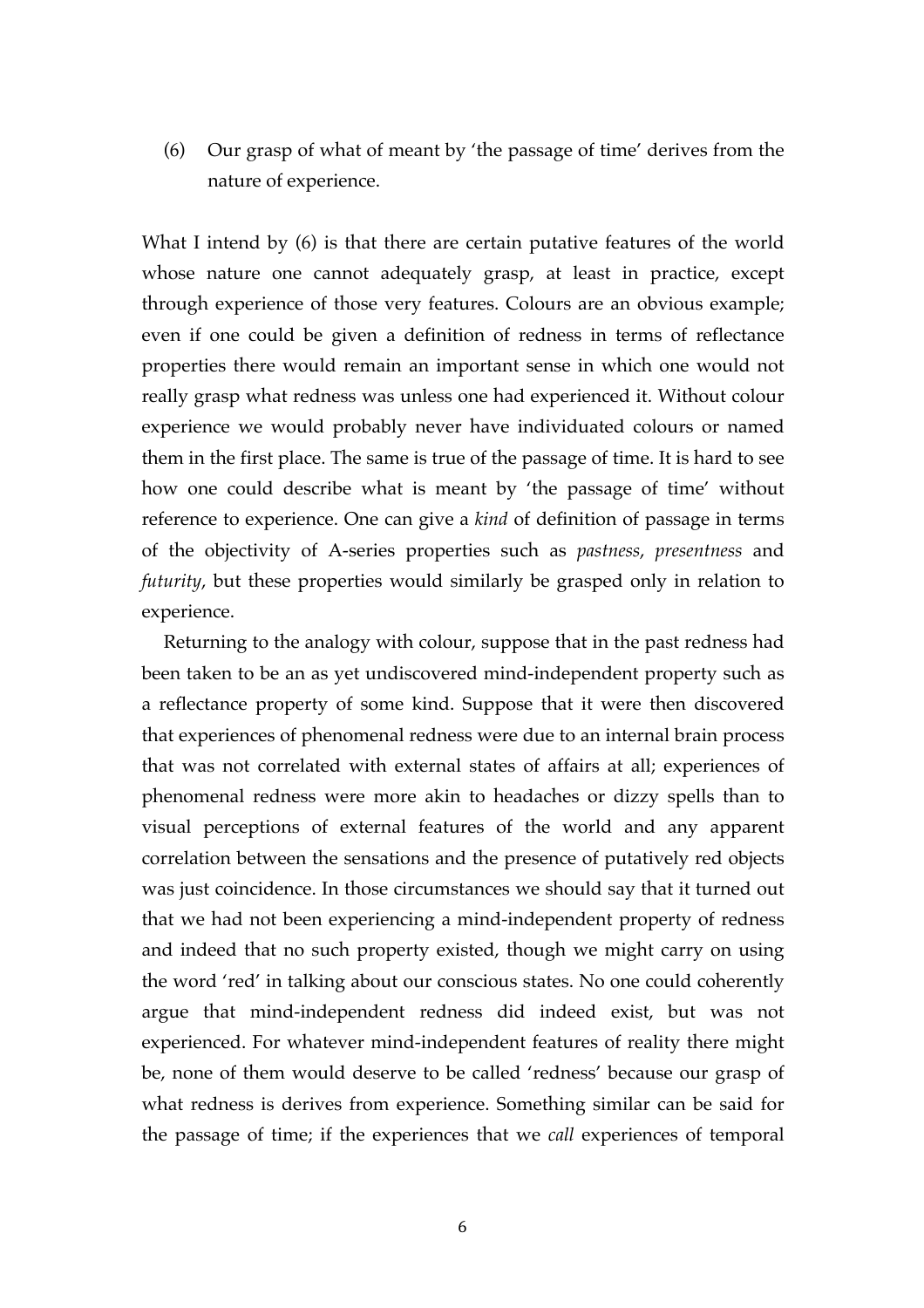passage are not experiences of a mind-independent feature of reality then no one can coherently argue that time does indeed pass even though we do not experience it. Whatever mind-independent features of reality there might be, none of them could deserve to be called the passage of time.

From the above assumptions we can conclude:

Conclusion: There is no real passage of time. What we refer to by 'the passage of time' is an illusory feature of conscious experience.

It is necessary to say something further in defence of assumptions (4) and (5). It will help to focus on the reports people make about their temporal experiences. Consider a report of this kind, such as Williams or van Inwagen's comments quoted above. The writing or uttering of these words was, or at least involved, a physical event; a change in the physical state of the world took place. Assumption (4) implies that while physical events can have various physical causes and can be explained in terms of these, the passage of time is not a cause of physical events and has no role of any kind in shaping the physical world. Consider an analogy with epiphenomenal qualia, putative phenomenal states that have no effects on the physical world. The problem with such states is that we can report on our conscious states, and these reports are, or at least involve, physical events. Epiphenomenal qualia by definition cannot shape our experiential reports, so those reports could not be reports of epiphenomenal qualia, even if there were such things. But it seems undeniable that our reports concern our experiences, so even if there were epiphenomenal qualia they would not be what we experienced. Yet this seems absurd; our only grasp of what epiphenomenal qualia were would come through our experiences. So we should conclude that no such things exist.

Now, why would the passage of time be similarly epiphenomenal? The answer is that neither temporal passage nor the associated A-series properties of objective *pastness*, *presentness* or *futurity* are held to play a role in *shaping* the physical world. One can describe the physical world and the way in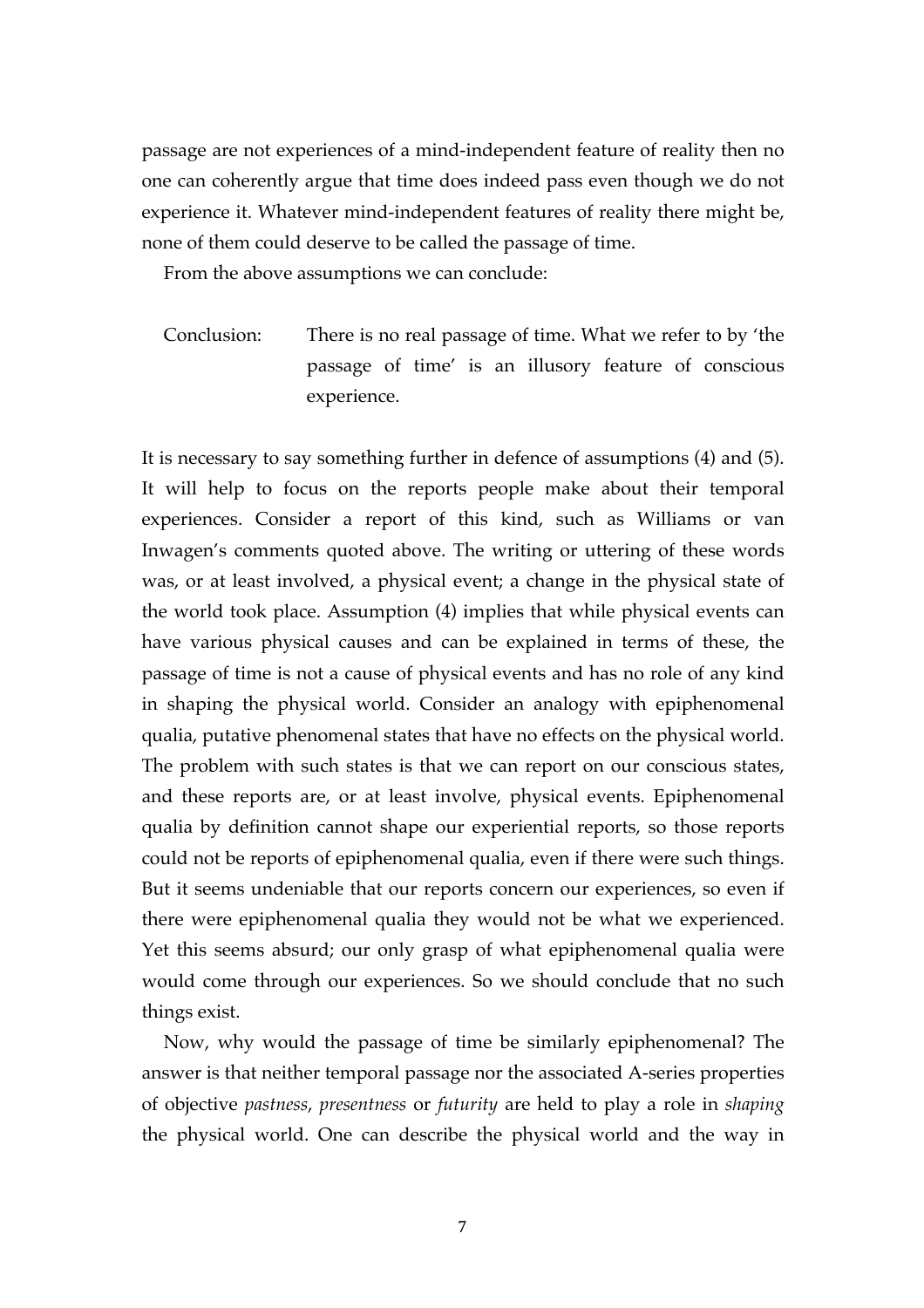which its state at one time depends on its state at other times in B-series terms; given an arrangement of matter at one time the nomologically possible arrangements of matter at earlier and later times are constrained only by the laws of physics and not in any way by real temporal passage. This is not to presuppose that time, as it appears in physical theory, does not pass. Neither is it to assume that the B-series is fundamental. The assumption is merely that the laws of physics can be captured in B-series terms (without assuming that these are more fundamental than A-series properties), and that the nature of experience, and the nature of the experiential reports that we make, is thus fixed by facts that can be stated in B-series terms. What a person says about their experiences is determined by the state of the world at earlier times and perhaps by some indeterministic randomness, but not by the A-series property of the time at which the utterance occurs or by anything else relating to temporal passage. A-properties are supposed to change as time passes; an event that is in the future becomes present and then past. But the B-series facts remain constant throughout, so A-series properties vary independently of the B-series. A-series properties and the associated temporal passage are therefore epiphenomenal with respect to the B-series and with respect to any facts that can be stated in purely B-series terms.

To put this another way, since temporal passage is a matter of metaphysics rather than physics the laws of physics can be expressed in a way that makes no commitment regarding temporal passage. These laws determine the fourdimensional *shape* of the world (that is, the shape of a space-time diagram of the world) but they need say nothing about temporal passage. Consequently the four-dimensional shape of the world – the sequence of events that occur – is not influenced or determined by temporal passage. So the passage of time is epiphenomenal – it has no role to play in shaping the physical world, and hence (by assumption 4) it has no role in shaping experience. The nature of experience is independent of the putative passage of time.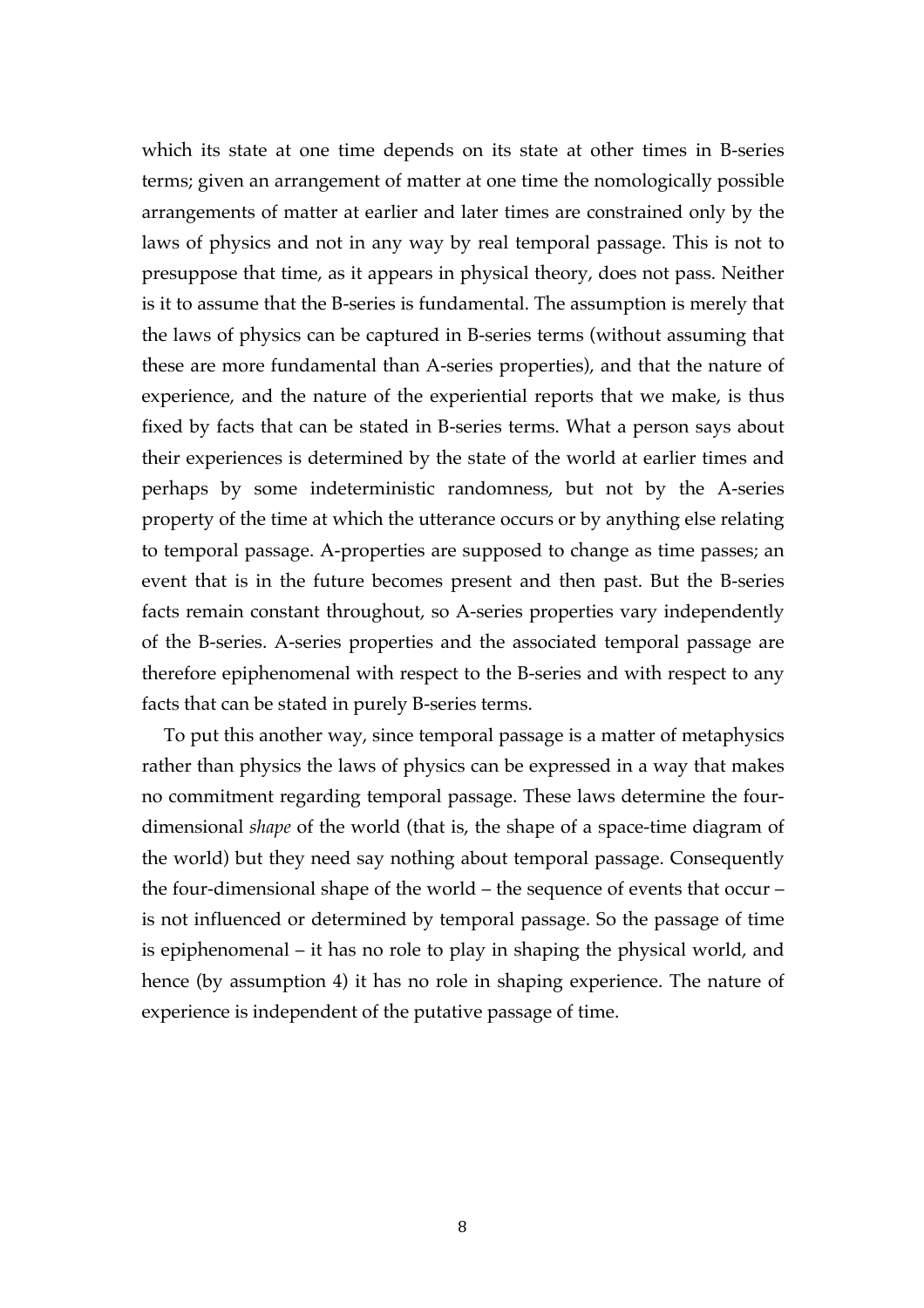# **3. Responses to objections**

I suspect that a number of objections will be raised to the above argument, so I shall respond to all of the objections that I am aware of. Some are of my own creation, but many have been raised by others in conversations on this topic. In discussing the objections I hope to make the argument clearer and to add some further points.

**Objection 1:** Assumption (1) is false. Our awareness of temporal passage comes through our differing *attitudes* to events with different A-properties (*pastness*, *presentness* and *futurity*), and this has nothing to do with experience or perception. As Prior (1959) famously observed, one has different attitudes to past and future events just because they are *past* or *future*. One can think about future events without being causally influenced by them, and hence without experiencing them. In doing so, one thinks of them as *future*. So the passage of time is encountered as an ineliminable attitude to events rather than as a perceptual experience.

*Response:* My argument relies heavily on assumption (1), so this is the kind of objection that worries me the most. But I do not find it convincing. The Btheorist can explain away the naturalness of ascribing A-properties to events by analogies with spatial thought and by appeal to unarticulated constituents in thought and language.<sup>6</sup> But my argument concerns temporal *passage*. One has differing attitudes to events that are *near* or *far* but one does not thereby think of space as *passing*. So why do we think time passes? One might, I suppose, argue that the very concepts of *past*, *present* or *future* have the notion of passage built into them, but this does not convince me. It seems to overintellectualise the phenomenology. I can only assert what I find obvious, that at every moment we have a sense of temporal *motion* or *passage* that does not require us to think about other times and that this is why time seems to us to pass. The sense of passage is closely related to our grasp of A-properties because we take ourselves to be in the present and moving toward the future and away from the past but it is the sense of 'movement' that makes us think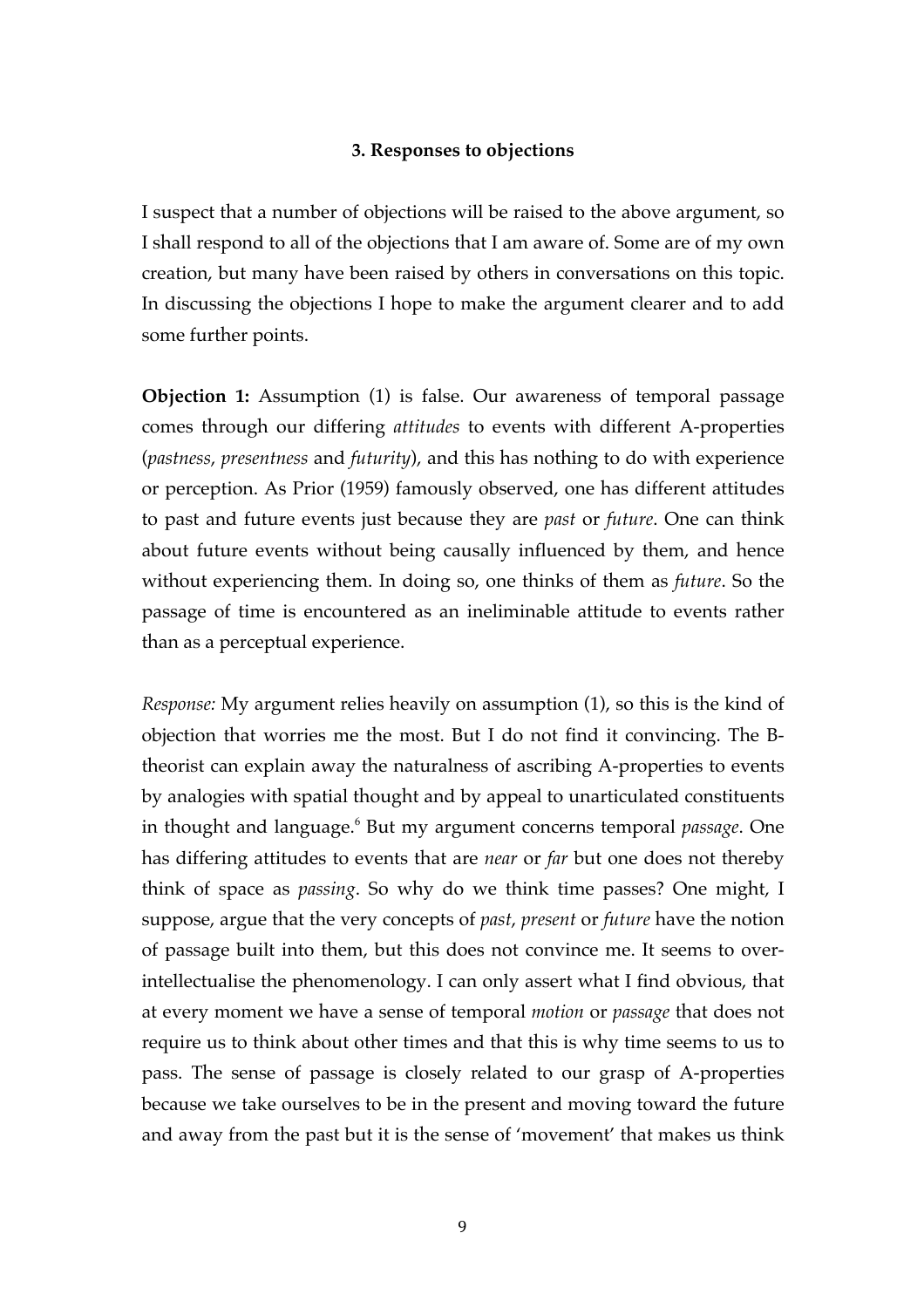time passes. Even if I am mistaken about this, however, there are still problems for temporal passage because it would still have to be explained how we grasp our concepts of *past*, *present* or *future* and how they come to be *about* the putative real A-properties. This could not be explained by appeal to experience (as one might for colour concepts, for example) because the putative A-properties could not be objects of experience.

**Objection 2:** Not all events have causes that can be described in the vocabulary of physics. Some events, including many mental events and actions, can only be described in a vocabulary that is not reducible to physics. Consequently we should not expect temporal experience or its causes to be accounted for using the vocabulary of physics.

*Response:* Suppose we grant that talk of experiences and their causes cannot be reduced to the vocabulary of physics. It remains true that if the experiences supervene on the physical state of the world (assumption (3)) they cannot be affected by anything that cannot affect the physical world.

**Objection 3:** Events have many causes. The passage of time is one of the background conditions that jointly cause a report of temporal experience, along with certain events that are responsible for the report occurring at one time rather than another. A feature of the world is not epiphenomenal just because it cannot cause events on its own.

*Response:* Compare what is said here with the effect on the world of the value of Planck's constant. It is true that Planck's constant having the value it has cannot make an event occur without the influence of other events, and it is true that one might nevertheless hold that the value of Planck's constant was among a set of conditions that jointly caused an event to occur. But the value of Planck's constant is part of a physical theory; it can be measured, and its value must be taken into account in making predictions about future events. It makes a difference to what happens in the physical world. Nothing comparable can be said about the passage of time, so there is no comparable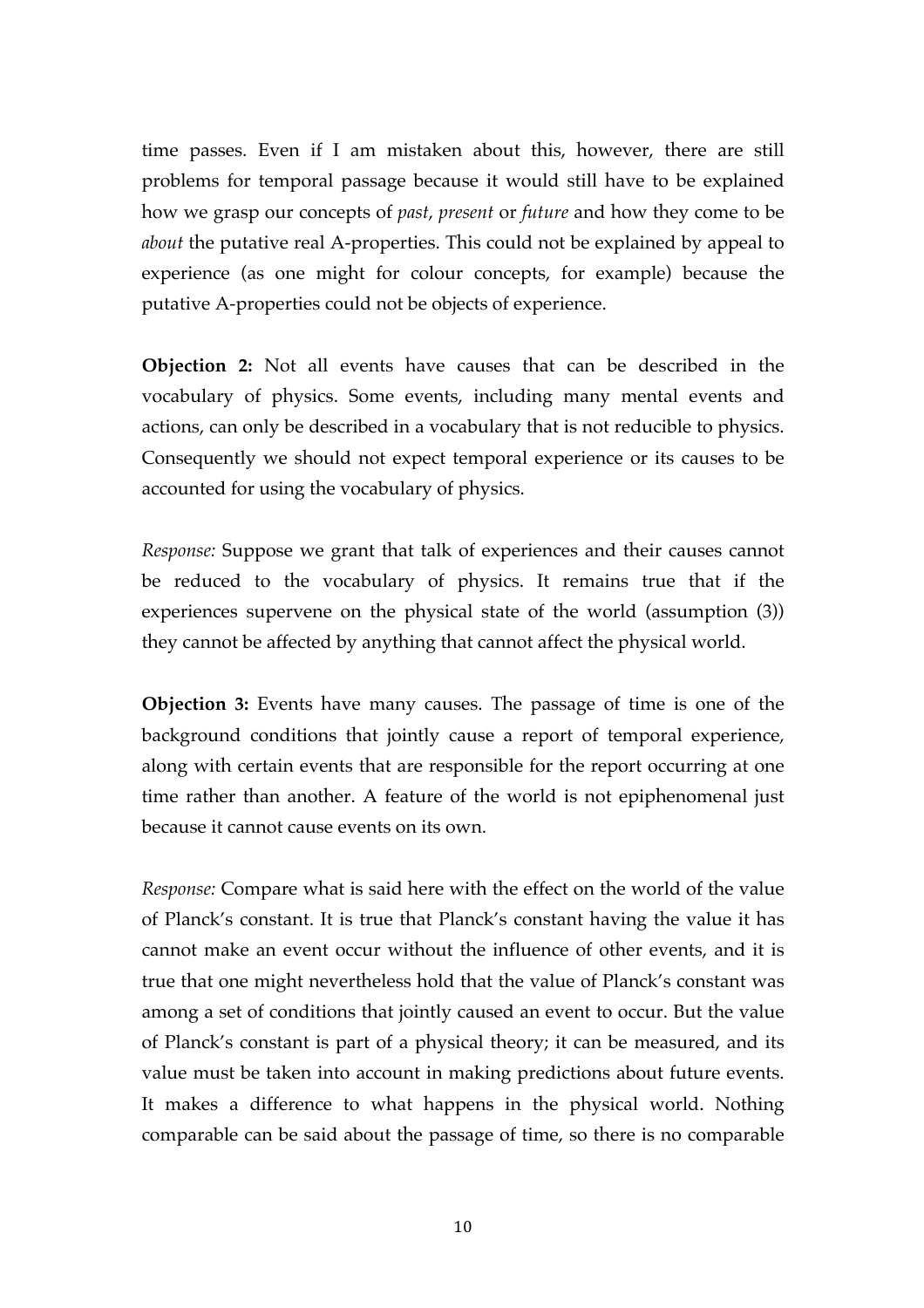justification for citing the passage of time as being among the causes of the physical events involved in reports of experiences.

**Objection 4:** I am not aware of having seen a golden eagle. But this does not show that I have never seen one. If, as a matter of fact, a bird that I once saw in the distance was a golden eagle then I have seen a golden eagle. This is true even if my experience did not put me in a position to be justified to assert that I saw one. Similarly, if time passes, and we are aware of time, the time of which we are aware passes and therefore we experience the passage of time.

*Response:* The two cases are not analogous. Whereas in the first case it does not seem to me that I am seeing a golden eagle in the second case it *does* seem to me that time is passing. There is a crucial difference between seeing something that is, as a matter of fact, an *F*, and seeing something *as* an *F*. We have a rough idea of how the presence of a golden eagle at a close enough distance in a well-lit environment could produce in the subject the kind of visual sensation that we would describe as veridically seeing something *as* a golden eagle. But we have no corresponding idea of how it would be possible to veridically experience time *as* passing, even though it seems to us that we do so experience it.

**Objection 5:** In effect you are saying that we do not experience the passage of time because we would have the same experiences even if time did not pass. Assume for a moment that time *does* pass. Then how are we to interpret the counterfactual? The temporal passage theorist can claim that passage is essential to time, in which case there is no possible world in which time does not pass. The counterfactual would thus have a necessarily false antecedent, and standard analyses would treat it as trivially true.<sup>7</sup> If we exchanged the consequent for its negation the resulting counterfactual ('if time did not pass we would *not* have the same experiences') would also be trivially true, so nothing of interest can be concluded.

Alternatively one might hold that the closest possible world in which time does not pass is a four-dimensional 'block' world isomorphic with the actual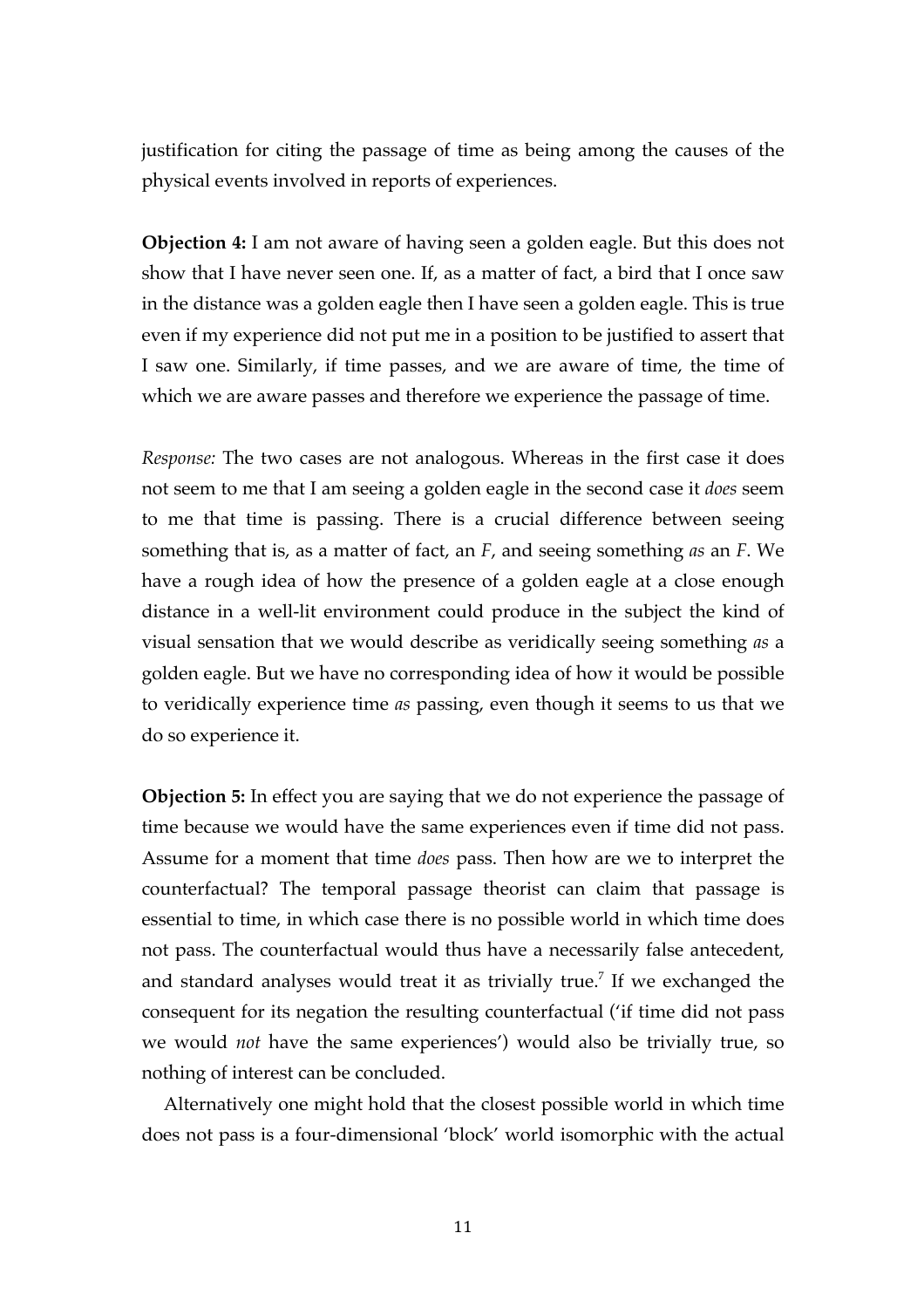world. But, as Tim Maudlin (2002) has pointed out in responding to epistemological arguments by D. C. Williams (1951) and Huw Price (1996), the temporal passage theorist can claim that when interpreted this way the counterfactual is false. For the temporal passage theorist holds that a 'block' world does not contain time, but only an extra spatial dimension on to which actual temporal events can be mapped. Since such a world does not contain time there is no reason to suppose it contains any experiences at all. Hence the counterfactual is false; instead, if time did not pass we would not have any experiences at all.

*Response:* In an earlier paper (Prosser 2000) I did put forward a counterfactual of this sort. That was a slip, but the counterfactual was just intended to illustrate an analogy with the problems facing epiphenomenal qualia. Just as the believer in epiphenomenal qualia has a problem explaining how experiential reports could be brought about by the presence of epiphenomenal qualia, so the believer in temporal passage has a problem explaining how experiential reports concerning temporal passage could be brought about by time passing. In any case, we do not need the problematic counterfactual to demonstrate that temporal passage is epiphenomenal with respect to the physical world. We need only note that the behaviour of matter is determined by the laws of physics and nothing else. The counterfactual does not appear in the argument given above.

There might nonetheless be a way to rescue a counterfactual formulation, though I shall not develop it. The problematic counterfactual does not *sound* any more trivial than 'if I were you…', which also has an impossible antecedent. Perhaps 'if I were you' should be interpreted as really meaning something like 'if I were in your situation…'. Perhaps there is a similar way of dealing with our problematic counterfactual. Alternatively, an account of such counterfactuals might be developed in terms of epistemic rather than metaphysical possibilities. There are interesting questions in philosophy of language about such statements, but I shall not pursue them here because I prefer to just express the argument in a way that avoids them.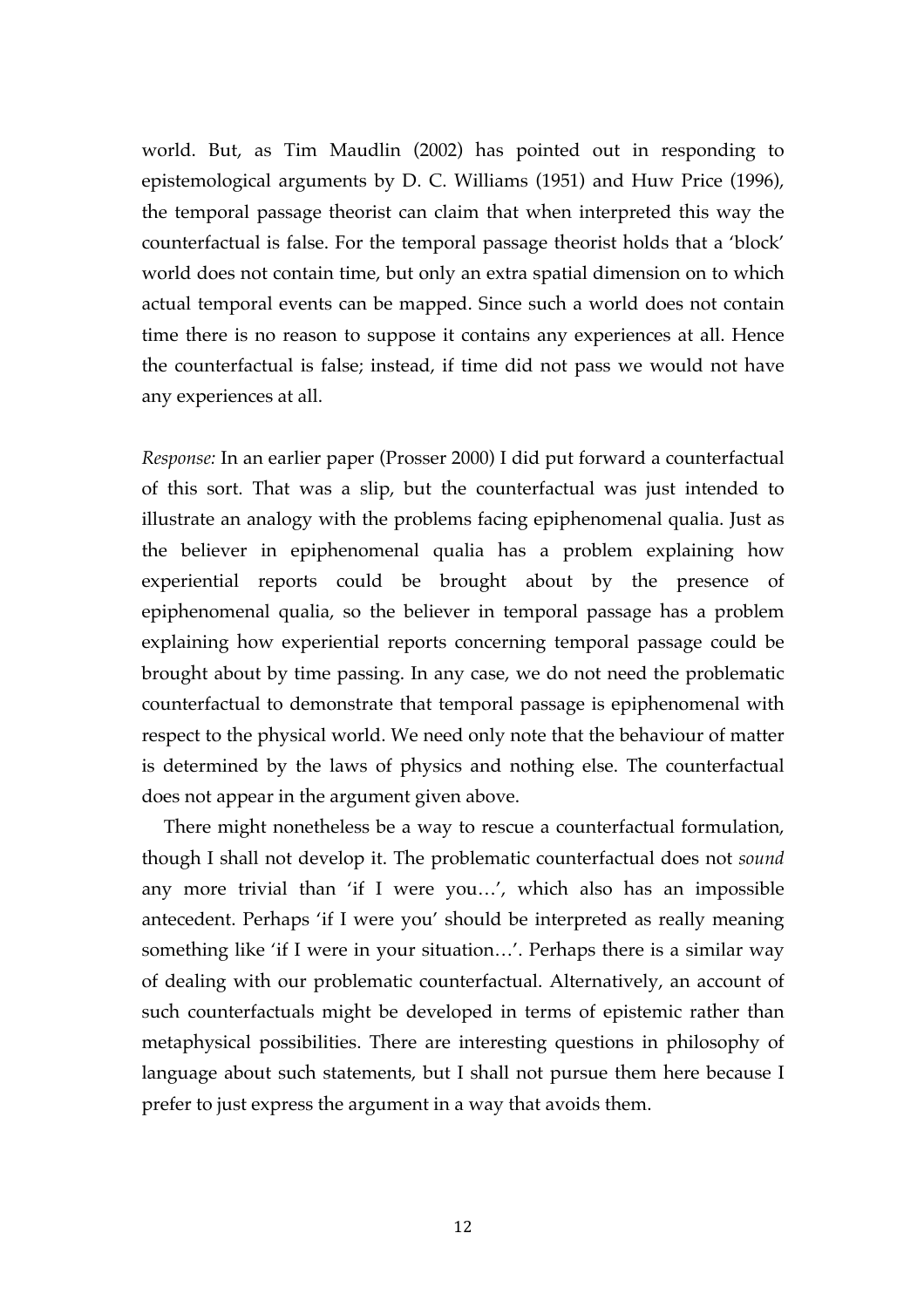**Objection 6:** If causation supports counterfactuals then there *is* a sense in which the passage of time causes the experience of the passage of time. Assume that the closest world in which time does not pass is a fourdimensional 'block' universe as described above. In such a world there is no experience at all. Consequently if time did not pass the experience of time would not occur. So there is no reason to deny that temporal passage causes temporal experience.

*Response:* For experience *E* to be an experience of phenomenon *P* it is not enough that *E* would occur only if *P* occurred. An experience *tracks* the phenomenon it represents, and it does so uniquely. If the reasoning above were correct it could be applied equally to any other feature of the world that is necessary for experience, or of any other feature of experience. If Planck's constant did not have roughly the value it has then we would not have experiences because matter would never become organised in the right way for conscious experiences to occur. So if Planck's constant did not have the value it has, we would not have putative experiences of the passage of time. So by the reasoning above, what we call 'experience of temporal passage' is really experience of the value of Planck's constant. But by the same reasoning it is also experience of the fact that  $2 + 2 = 4$ , or of the fact that the universe contains matter, and so on. An experience that is so undiscriminating cannot satisfactorily be described as experience of the passage of time. Worse still, every other experience would count as experience of the passage of time because every other experience would be such that it would not occur if time did not pass. So experience of the redness of a ripe tomato counts as experience of the passage of time. But this is absurd. Temporal experience has a distinctive phenomenology; the objection fails to show how this aspect of experience, and no other, could be an experience of temporal passage, and not something else.

Although different, the objection is reminiscent of an argument put forward by Peter Forrest (2004). Craig Bourne (2002) and David Braddon-Mitchell (2004) had both objected to the 'Growing Block' theory advocated by Forrest and others in the following way. The Growing Block theory holds that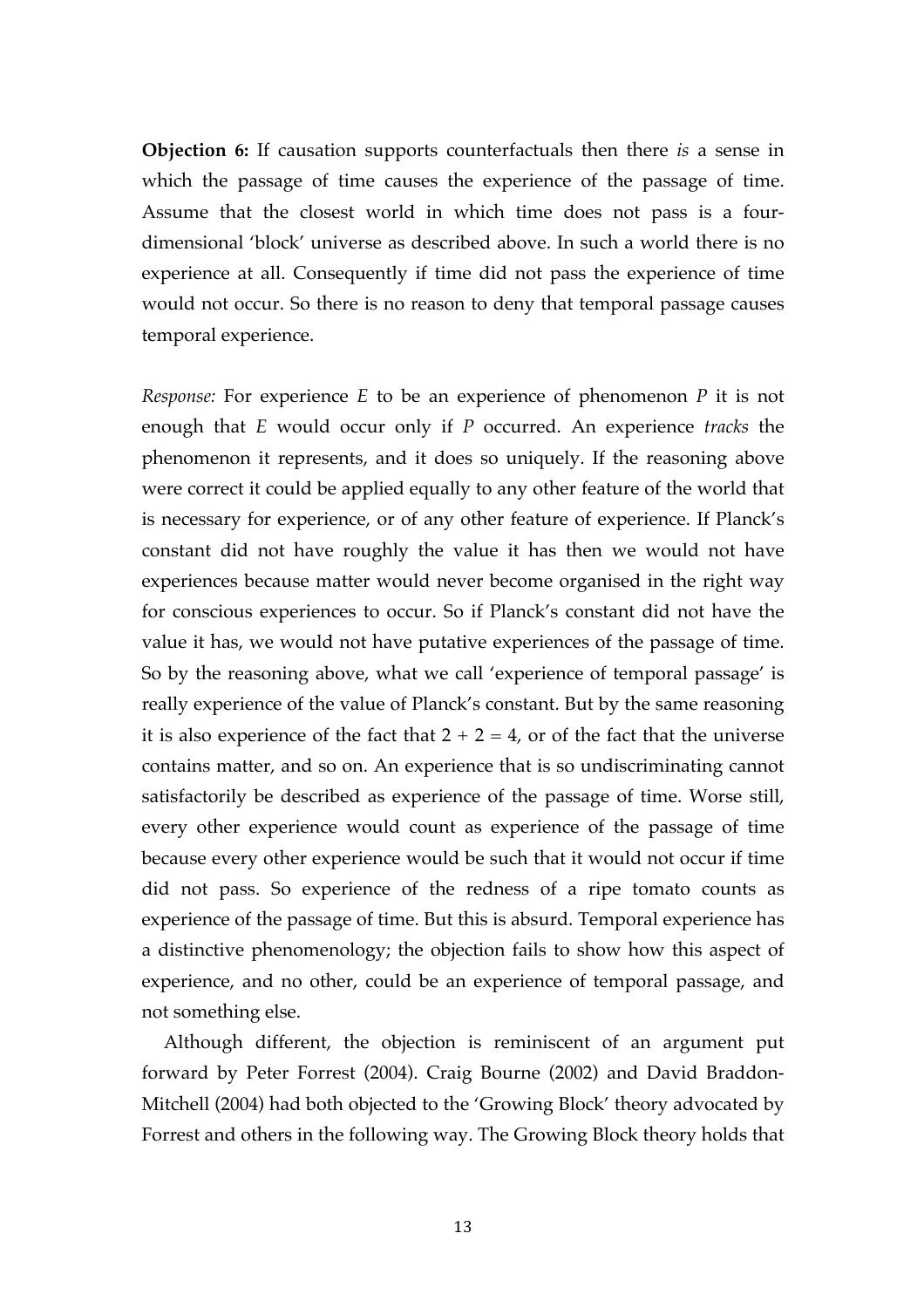the past is real but the future is not. The present is seen as the 'edge of Being', and reality grows as the present moves forward in time. But if the past is just as real as the present then in the past there are people having experiences. In that case, how do we know that we are not among them? How do we know that the time that we call 'the present' is present rather than past? As Braddon-Mitchell puts it, how do we know it is now *now*? This would not be a problem for presentists because they hold that only the present is real so all experiences are in the present. But no such escape is possible for the Growing Block theory. Forrest's response is to suggest that consciousness only occurs in the present; it has something to do with the *activity* that takes place at the boundary of reality. Consequently all experiences are of the present.

Note that Forrest's position commits him to epiphenomenalism about consciousness; consciousness cannot modify the physical world because if it did then the events that occurred on a given day could differ according to whether or not the day was past, present or future. Those who, like myself, reject epiphenomenalism could therefore dismiss Forrest's view on that basis. One could also note, as Chris Heathwood (2005) does, that Forrest's view removes one of the main reasons for preferring the Growing Block theory to presentism; namely that it avoids problems finding truthmakers for statements about the past. Now, the argument given by Bourne and Braddon-Mitchell against the Growing Block theory clearly has some connections to the argument given above against temporal passage. That it is not the *same* argument can, however, be seen from the fact that Bourne and Braddon-Mitchell's argument does not apply to presentism whereas mine does. Bourne and Braddon-Mitchell's argument concerns whether we can distinguish the present from the past; my argument concerns whether we can experience temporal passage. And even if Forrest's 'dead past' view rescues him from Bourne and Braddon-Mitchell's argument, it does not rescue him from mine. The 'dead past' view explains nothing about how we could experience temporal passage.

**Objection 7:** Even if the nature of subjective experience does not prove that time passes, that does not show that one cannot experience the passage of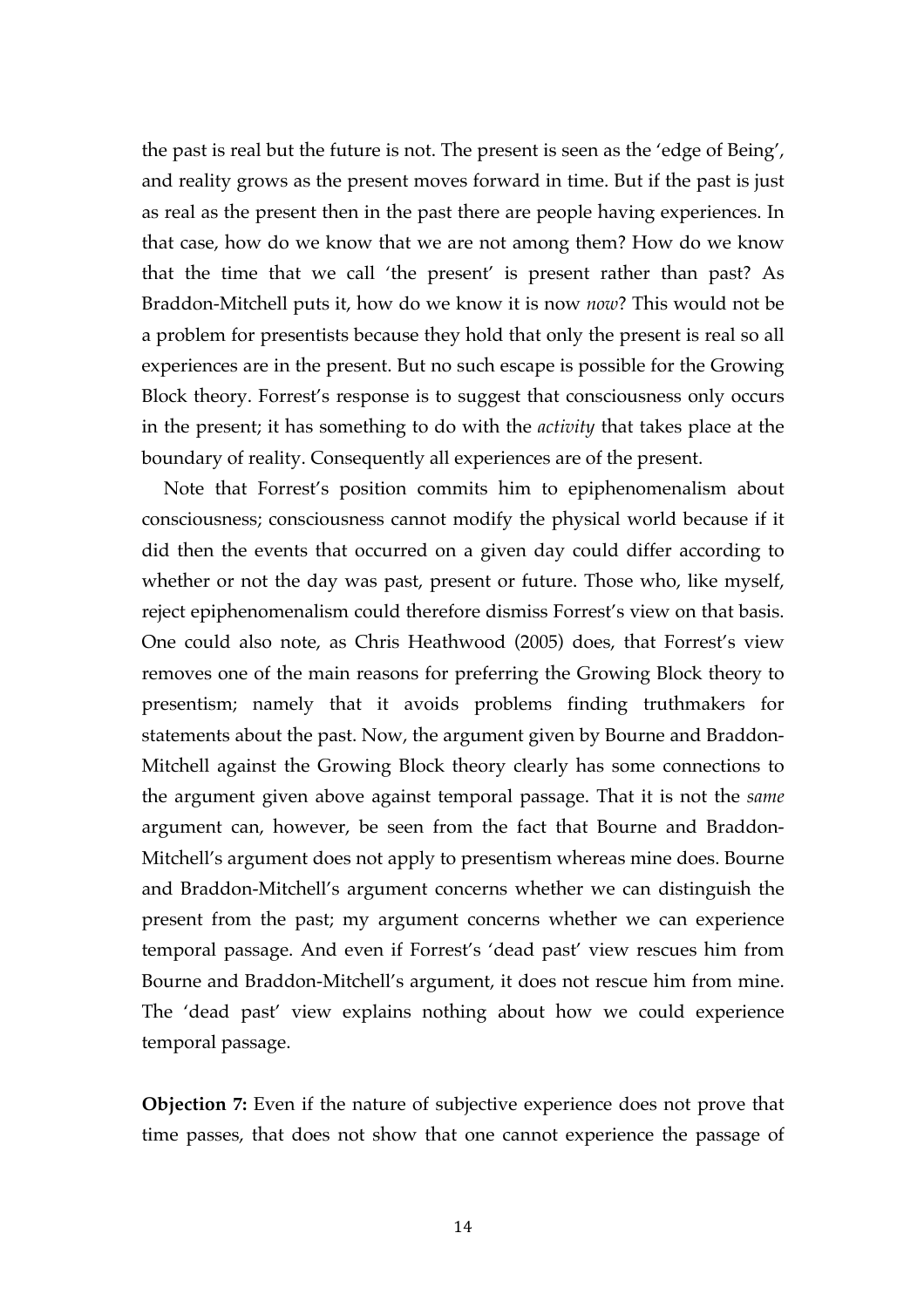time. Veridical perception can be subjectively indistinguishable from illusion or hallucination yet many philosophers deny that this shows that we cannot directly perceive objects. By analogy, the temporal passage theorist can say that it is not necessary for experiencing the passage of time that our subjective states be consistent only with the passage of time, and not with the B-theory.

*Response:* The analogy is not a good one; our inability to tell whether our subjective states are veridical is not the point. The point is that we have no idea how they could *be* veridical experiences of temporal passage. In uncontroversial cases of perception such as seeing a ripe tomato we have a story to tell about how veridical perception works. The story needs considerable refinement but cognitive science is making progress with this. Whatever the details, the story at least involves light reflecting from the tomato, striking the retina and triggering light sensitive cells which send signals to the occipital cortex modifying the brain's state. In an illusion or hallucination presumably some identical modifications occur but through a deviant causal chain. We have no corresponding story to explain how we could experience the passage of time even in veridical cases. There does not seem to be any way for the passage of time to modify brain states or to play any role in making it the case that the brain is in whatever state it is in. Hence there is no way for the passage of time to be in any way responsible for the nature of temporal experience, even in a veridical case.

**Objection 8:** Too strong an analogy is being made with perception. In visual perception a physical event causes a modification of the pattern of retinal stimulation resulting in a modification of the brain state and a visual experience of the event. Perhaps it is true that the passage of time could not modify a brain state in a comparable way. But the passage of time is not an event; it is continuous and is experienced continuously, so the brain's state does not have to be *modified* in order for the passage of time to be experienced.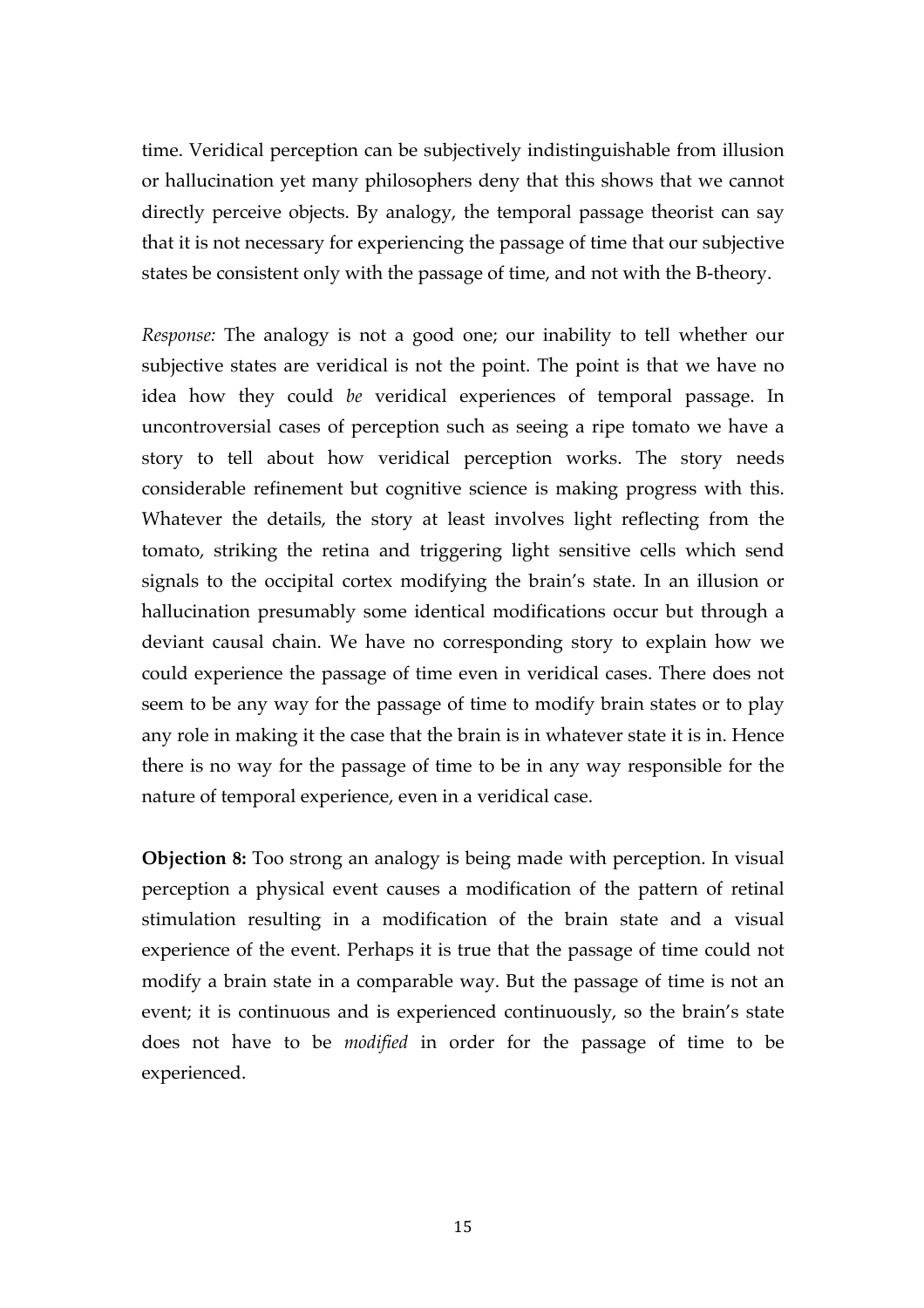*Response:* Nevertheless in order for an experience to be *of* something the experienced feature of the world had better have a role in determining the phenomenology of the experience otherwise, as I urged above, there would be nothing to make one phenomenal feature the experience of temporal passage rather than another. Moreover experiential reports are events and are presumably caused by the experiences to which they refer, which must in turn be influenced by whatever they are experiences of. Consequently, as emphasised above, the passage theorist must account not only for how temporal passage could shape temporal experience but also for how it could thereby have a role in bringing about the physical events involved in reports of temporal experience.

## **4. Conclusions**

I believe that the arguments above constitute a convincing case against the passage of time. But even if there turn out to be further objections to the argument I hope that I have at least made it clear that defenders of temporal passage face a serious challenge to account satisfactorily for temporal experience. Although the B-theorist also faces a problem in accounting for temporal experience no argument has been given to show that this is impossible. The situation is thus not symmetrical between temporal passage and the B-theory, for only one faces an argument that shows it to be impossible to account for temporal experience.<sup>8</sup>

**NOTES** 

 $\overline{a}$ 

<sup>&</sup>lt;sup>1</sup> See for example the papers collected in Oaklander and Smith.

 $2$  I first sketched the argument that follows in Prosser 2000. Here I defend it in more detail, add some points and deal with some objections.

<sup>&</sup>lt;sup>3</sup> Another good example is Craig 2000 (e.g. pp. 138, 164-5) who claims that experience is a "defeater-defeater that overwhelms any B-theoretic arguments against the reality of tense" (2000: 138).

 $4$  The best known in recent years is David Chalmers (1996).

<sup>&</sup>lt;sup>5</sup> Chalmers is an example of a property dualist who accepts nomological supervenience.

 $6$  See Prosser (forthcoming) for discussion of this. See also Maclaurin and Dyke 2002.